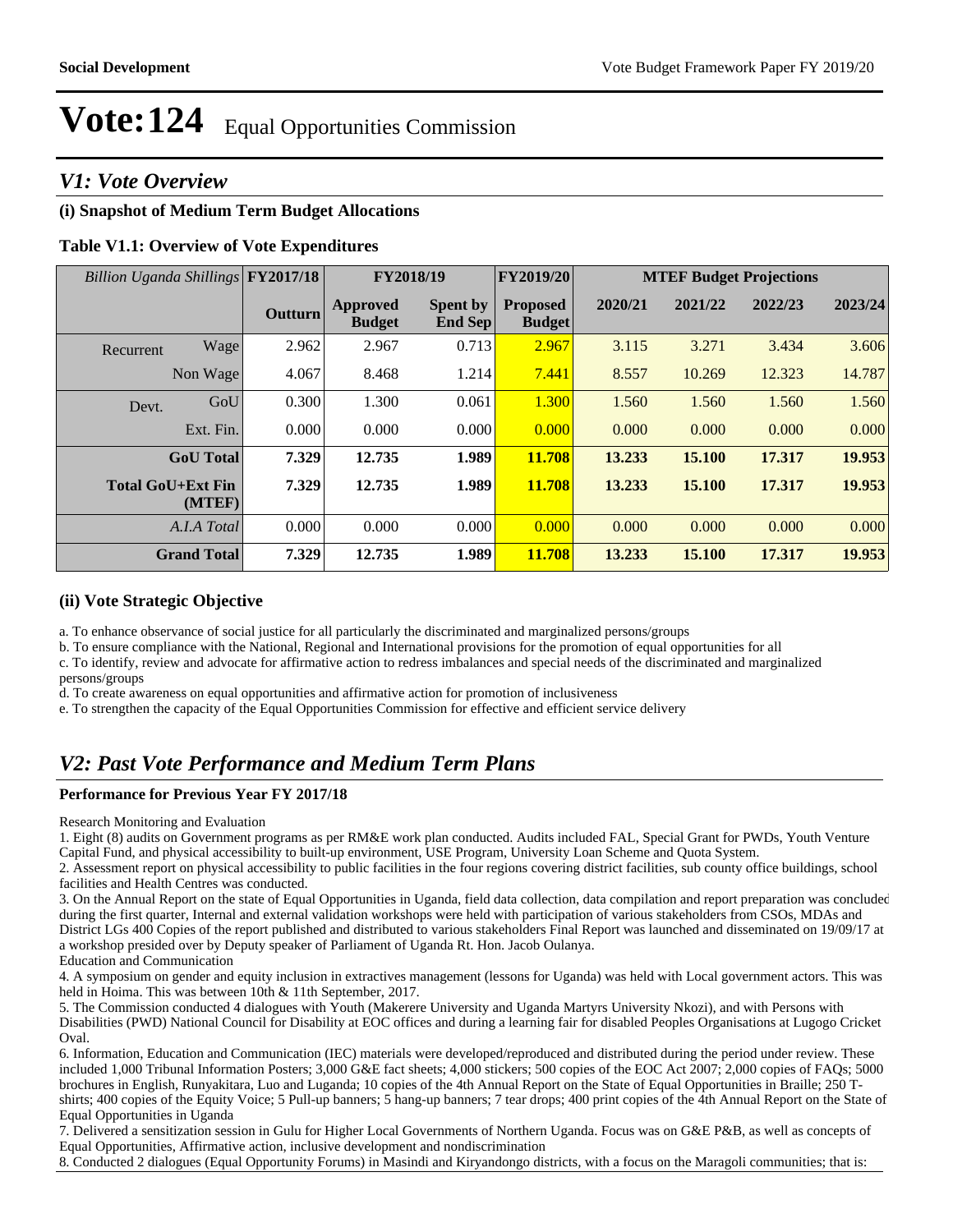Mobilised Maragoli communities, LG officials, Youth, older persons, Persons with Disabilities, women, CSOs and the private sector in the two districts and reached out to over 500 people;

9. Held a radio talk show on Kings Broadcasting Services in Masindi; Mobilized media coverage for the dialogues and stories were accordingly aired on NBS television, VCC FM, Kings Broadcasting Services, UBC Radio, Bunyoro Broadcasting Service, Radio Kitara FM and Kibanda FM; Radio and TV talk shows were conducted during the period with programmes running in English, Luganda and Luo on UBC Radio, Capital FM, Radio One, Kaboozi, Sapientia, Birali FM, Kingdom FM, CBS FM, Namirembe FM, Radio Maria, Top Radio, talk show on Mboona FM Voice of Africa, Star FM and others;

10. Held talk shows; on Star TV, topic of discussion was G & E assessment results for FY 2018/2019; KTV in Kampala on African Public Service Day (APSD); Buladde radio in Masaka on the eve of ILD Monday, 30th April from 7:00pm-8:00pm; Kiira FM in Jinja on Mayuge hearings and Step FM in Mbale on IAAD Registered complaints.

11. Mobilised indigenous persons, LG officials, Youth, older persons, Persons with Disabilities, women, CSOs and the private sector in the districts of Karamoja and Kapchorwa, thereby reaching out to over 300 people under the United Nations Department of Economics and Social Affairs (UNDESA) and MGLSD support.

12. Distributed various IEC materials to visiting stakeholders and during Commission events in all the four quarters. CSBAG advert on upcoming budget was run on NTV, wherein the EOC Chairperson deliberated on G&E issues.

13. In addition: A live story on the G&E assessment findings FY 2018/2019 as well as the dialogue on the effectiveness of the Budget featured on NBS TV. Stories of EOC activities were accordingly aired on various radio stations and televisions; Some of the notable media houses included, TVs - NBS, NTV, Bukedde television, UBC, BBS, UBC, Star, Record, Bukedde and Delta; Radios - Simba, Akaboozi, Sanyu, Star, Kings Broadcasting Service, Ddembe, Buladde and Radio One.

14. International Youth Day, Older persons Day, Independence Day, International Day of Persons with Disability, 16 Days of Activism against GBV, International Human Rights Day, and International Women's Day celebrated.

Compliance and Enforcement

15. The Commission assessed 17 sectors of which 16 passed the assessment (50% minimum) and these include: Social Development 90%; Water and Environment 76%; Health 73%; Education 71%; Agriculture 70%; Legislature 68%; Energy and Mineral Development 63%; Accountability 60%; Justice, Law and Order 60%; Works and Transport 59%; Public Sector Management 59%; ICT 56%; Security 55%; Lands, Housing and Urban Development 53%; Tourism, Trade and Industry 53%; and Public Administration 51%.

16. These 16 sectors were recommended to be issued a certificate of gender and equity compliance in accordance with Section 9 (6) of the PFMA, 2015. One Sector (Science, Technology and Innovation 18%) scored below the pass mark and recommended not be issued a certificate of gender and equity compliance. National Compliance Average was 61%.

17. The Commission coordinated and Participated in the assessment of 142 Votes from 13th March to 9th April 2018. Out of the 142 MPSs assessed, 114 scored at least above the minimum mark and 28 below the minimum mark. A meeting was held on the 31st Jan 2018 with the Science, Technology and Innovation Sector to discuss the assessment results.

18. The Compendium for the 17 sector specific gender and equity requirements is comprised of 17 Compacts was developed and disseminated.

19. Two events were organized in January to submit the BFP assessment findings on 11th Jan 2018; one with the MoFPED and the other with the Deputy Speaker of Parliament. The MPS assessment findings of the 1st lot containing 106 Votes were submitted to MoFPED on 23rd March 2018 and the final report of assessment of the 142 Votes was submitted on 11th April 2018.

(i) Two (2) representatives from each Vote of the 12 sectors were trained in gender and equity planning and budgeting.

(ii) A total of 74 Votes were trained on the BFP and MPS assessment requirements for the FY 2018/19. 20. Local Governments were oriented on gender and equity planning and budgeting for the FY 2018/19 by EOC representatives during the National Local Government Consultative Workshops in all regions countrywide from 18th Sept to 3rd Oct 2017.

21. The BFP and MPS assessment tools were reviewed on 12th July 2017 and validated. The reviewed copies are available. The BFP Assessment Tool for LGs was developed.

#### Statutory

22. The Commission held 16 tribunals (Circuit sessions) in the districts of Nebbi, northern Uganda Hoima, Masindi, Mbarara, Hoima and Kiryandongo in the West, Kampala,Luwero, Wakiso, Mukono in Central other hearings were conducted in the districts of Mayuge, Kween, Ngora, Sironko, Bududa and mbale in Eastern Uganda and at EOC Headquarters, Bugolobi Kampala

23. Seven (7) Existing laws and policies have been reviewed, i.e Human Rights Bill, Mental Health Bill, 2015, Occupational Health and Safety Act, The Constitutional Amendment Bill (No.1) of 2017 Laws in the Health Sector were Public Health Act and the Tobacco Control Act, examined for compliance with equal opportunities.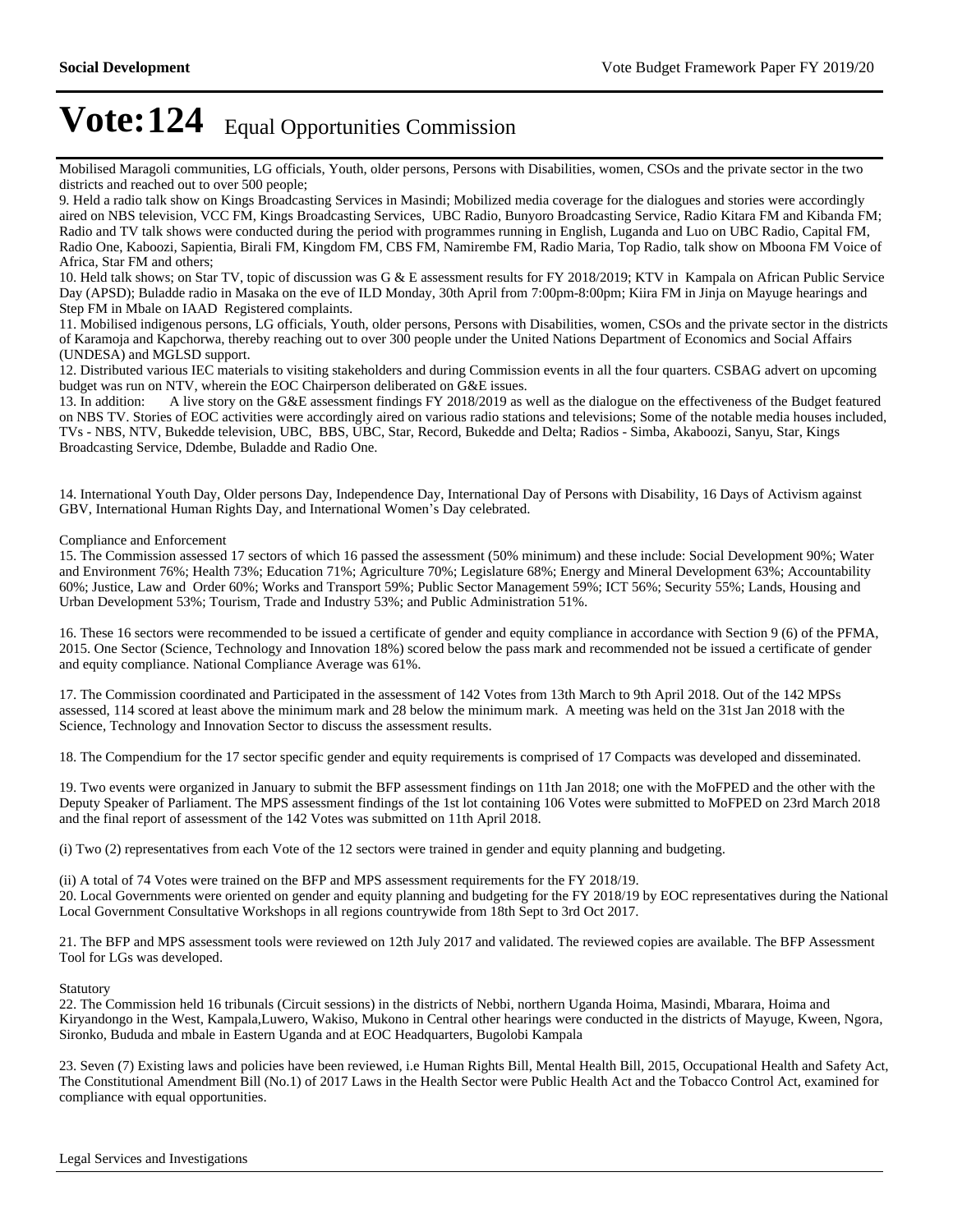24. Twenty four (24) ADR sessions were conducted. Investigations were conducted out of the 271 registered

#### **Performance as of BFP FY 2018/19 (Performance as of BFP)**

#### Education and Communication

1. Conducted two radio talk shows in Kamuli on Ssebo FM and the other on Kamuli Broadcasting Service (KBS) -featuring the Commission and its mandate; EOs, G&E compliance as well as the overarching need for inclusive development, with emphasis on the marginalized and discriminated. 2. Mobilised journalists through media center to cover major events of the Commission in the quarter. (Examples are tribunal sessions and the Annual Social Sector Review meeting)

3. The Commission worked with the cross cultural foundation of Uganda and other stakeholders on the rights of Indigenous Minority Groups (IMGs) to mark the IMG day; and later led the IMG coalition to take their petition to Rt. Hon. Speaker of Parliament;

4. A Press conference was held at media center and Stories were run in various electronic and print media;

5. A Newspaper supplement was published in the New Vision on IYD;

6. EOC participated in the UWONET/OXFAM launch of a research report titled, Gender roles and the care economy in Ugandan households: the case of Kaabong, Kabale and Kampala Districts which, apart from publication in the print media (New vision) received a 2 hour live coverage on NTV and NBS TV; Held talk shows: that is; on Kingdom FM and KTV in relation to IYD celebrations and the need for youth participation in development.

7. The Commission organised an EO forum with youth stakeholders in Mpigi district that attracted Staff from the EOC; district officials - including ACAO, DCDO, SCDOs, CDOs, Secretary social services, all LC5 and LC3 Youth Counsellors, all members of the district/town council/sub county youth council executive; youth related CSOs; as well as the media fraternity. (60 female youth and 140 male).

8. In line with the year's theme, Safe spaces for the Youth the forum focused on youth empowerment and participation: critical in Uganda's development process

9. The forum was featured on social media (you tube and NBSTV). During the quarter, the planned sensitisation/ training was conducted in Kamuli district. The two day event brought together--female and male participants (including LG Politicians and technocrats, Youth, Older Persons, and Persons with Disabilities, Women, and people from hard to reach sub counties, CSO representatives, FBOs, private sector institutions and the Media fraternity).

10. The training entailed delivery of awareness sessions on the EOC mandate, complaints handling mechanisms, EOs, G&E and AA concepts, mobilization as well as addressing queries, comments and clarifications.

11. The Commission partnered with the Initiative for Social and Economic Rights(ISER) and other stakeholders to organise and deliver a two-day National Conference on Social and economic Rights in Makerere University. The conference drew delegates from across the country i.e. from central and local governments, CSOs, CBOs, FBOs, Media fraternity and academia. The purpose of this 5th annual conference was to create awareness among the citizenry on the importance of the SDGs in the realization of the country's development goals.

12. During the quarter, 120 T-shirts, 100 caps and 2 banners were produced and used during the International Youth Day and Older Persons Day celebrations; 200 copies of EOC Act; 300 copies of Frequently Asked Questions (FAQs); 330 copies of the EOC complaints handling mechanism; 500 stickers; and 540 G&E fact sheets and 940 copies of the EOC brochure (500 in English, 150 in Runyakitara, 100 in Luo and190 in Luganda) were widely distributed during LG sensitizations

13. celebration of International Days and various stakeholder meetings in Kampala; Finally the Commission Produced 500 copies of the Equity Voice (Issue 3) and distributed 430 to various stakeholders at International, national and local government level.

14. Through these IEC materials, we have been able to reach out to various stakeholders in MDAs, LGs, CSOs, the media, clients and the wider public.

15. The Commission conducted education and awareness campaigns through commemoration of 4 international human Rights related days; that is: IYD on 12th August in Mpigi; Older Persons on 1st October in Sheema; International Day of the Worlds Indigenous People and the International Deaf awareness week between 17th and 21st September in Mbale.

#### Compliance& Enforcement

16. Trained 15 LGs including Karamoja Sub region, West Nile and Lango Sub Region. The Training targeted the top district leadership including the district councils and the heads of departments from the various districts in each of the cohorts. The training covered both the concepts of gender and equity and the assessment tools.

17. Trained Uganda Tourism Board, Uganda National Roads Authority, Uganda National Research Institute.

18. Prepared an Inventory of all the gender and Equity commitments in the sector BFPs of 2018/2019, to aid in tracking.

19. The process of tracking is ongoing; through this the Commission will be able to ascertain the implementation of the gender and equity commitments.

#### Statutory

20. The Commission held 6 tribunal sessions in the first quarter, five (5) of these sessions were held in Kampala at the EOC offices in Bugolobi. Worth mentioning is the Bwenge Deusdedit Vs Bishop Stewart case regarding discrimination on the basis of religion at a christian university. This matter was heard and concluded with the commission ordering the University to amend its constitution to allow non-Christian students to stand for positions in the guild.

21. The commission also held a tribunal session in Kayunga regarding marginalisation.

#### Legal services and Investigations

22. Forty nine (49) complaints investigated of which 2 were from the North (Nebbi and Gulu), 6 from the East Mbale, Mayuge and Jinja), 29 from Central (Masaka, Kampala, Wakiso, Entebbe, Mukono and Kayunga) and 12 from the Western region (Bushenyi, Hoima, Kasese). 23. Twenty three (2)3 of the total investigated complaints were concluded and closed.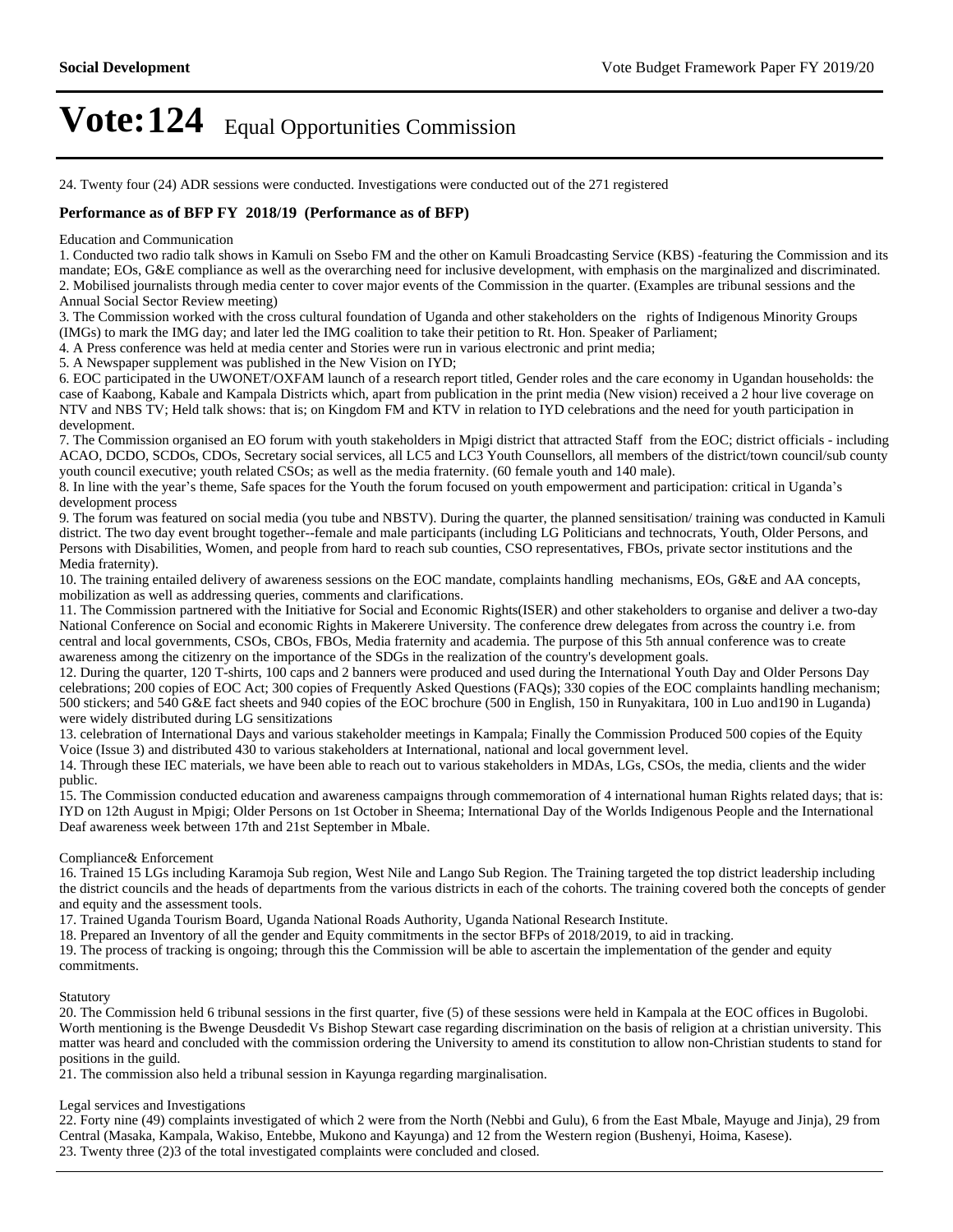24. Marriage and Divorce Bill, 2009 it was internally reviewed.

25. 60 complaints were received in the 1st Quarter, including 31 Males (52%) and 29 Females (48%).Out of these complaints, 2 were reported by PWDs, 2 by Older Persons and 1 from a Youth. Of which Vulnerable groups reported 8% of the complaints received.

#### Administration,

At least 2 Staff from every Subprogramme were trained in Programme Based Budgeting conducted on October 22nd 23rd 2018. In total 24 were trained (5 Members (2 Female' 3 male) and 19 staff (14 male and 5 female)

26. Internal Audit was conducted and the report for Q4 submitted to stakeholders.

27. Over 80 items engraved

28. Police Officers deployed to Guard EOC premises, for all Members homes and for the Members Body guards paid for the first quarter.

29. Intercom Services Procurement process was finalized and contract signed and Installation is ongoing

30. Procurement of Motor vehicle for a Member representing Older Persons on the Commission is to be undertaken under the development budget with additional funding,

31. Cleaning and sanitation services for the Commission provided and service provider paid Lunch provided to Members of the Commission (2 female and 3 male) & 45 Staff (15 female and 30 male) and service provider paid.

32. UAP Old Mutual contracted and contract signed to provide Medical insurance Cover to (32 male and 18) EOC staff maintenance of plumbing services and Maintenance of 35 equipment ICT equipment achieved as planned Quarter four progress report about the performance of the Commission was prepared and submitted to MoFPED, MoLGSD, NPA and OPM Payment for Contracts and Evaluation Committee meetings done as planned

33. All the Commission vehicles: 5 for Members and 10 for the Secretariat plus one motorcycle were maintained and serviced.

34. NSSF for (32 male and 18 female) staff and Members of the Commission for Q1 remitted

### **FY 2019/20 Planned Outputs**

Sub program: Research, Monitoring and Evaluation.

1. Production and dissemination of the Annual report on the state of equal opportunities in Uganda 2019/2020.(data collection, validation workshops, launch & dissemination)

2. Conduct a study on access to justice among the vulnerable and marginalised groups of people in Uganda.

3. Conduct a study on access to productive and gainful employment in the agriculture sector among the vulnerable and marginalised groups of people

- 4. Comparative study on learning opportunities among higher secondary best and worst performing candidates in Uganda for the year 2018.
- 5. Conduct an assessment of on the implementation of the affirmative action policy of 1.5 points for girls at tertiary universities.
- 6. Conduct an assessment on school attendance and completion among children/students living with disabilities in Uganda

7. Conduct a study on the level of access to ICT by the vulnerable and marginalised groups of people

8. Assessment on level of access to sexual and reproductive health care services, information and education among the youths in Uganda.

9. Auditing of compliance to equal opportunities in the implementation of Government programmes; Rural Financial Services Programme (RFSP), under the Ministry of Agriculture, Uganda National Expanded Program on Immunization (UNEPI),

10. Audit on Access and participation in government programmes among the fishing Communities, Audit on access and benefit from Skills development facility(Implemented by Private Sector Foundation)

11. Audit for compliance with equal opportunities National Malaria Control Programme and AIDS Control Programmes.

- 12. Benchmarking and capacity building for R,M&E department (Local and Abroad)
- 13. Monitoring implementation of EOC recommendations in the Annual Report on State of Equal Opportunities in Uganda

14. Conducting Quarterly Internal M&E.

Sub program: Administration, Finance and Planning

1. NSSF contributed and remitted to the Social Security Fund

2. IPPS Recurrent Costs,IFMS recurrent Costs

3. Subscriptions to Professional bodies (ICPAU, IIAU ACCA, HRAAU & IPPU)

- 4. Contract and evaluation committee allowances, Finance committee allowances
- 5. Budget conferences expenses,PBB/PBS Training costs
- 6. Recruitment and Induction Costs
- 7. Cleaning and Sanitation Cleaning Services
- 8. Electricity Utility Bills (Offices)
- 9. Fuel, Oils and Lubricants various
- 10. Guard Services Office Premises-
- 11. ICT expenses (Antivirus and ECTS, mail server subscription; computer accessories; ECTS; assorted accessories; intercom & PABX.
- 12. Workstation Computers and Printers
- 13. Office Equipment and Supplies Expenses
- 14. Office Equipment Maintenance Buildings
- 15. Office Supplies Assorted Materials, consumables and Photocopying services
- 16. Prepare Quarterly Performance reports
- 17. Prepare Quarterly Financial Reports
- 18. Prepare Quarterly Internal Audits
- 19. Postal and Courier Services Mail Postage and rental box (Letters and Documents)
- 20. Staff Training Professional & Short Courses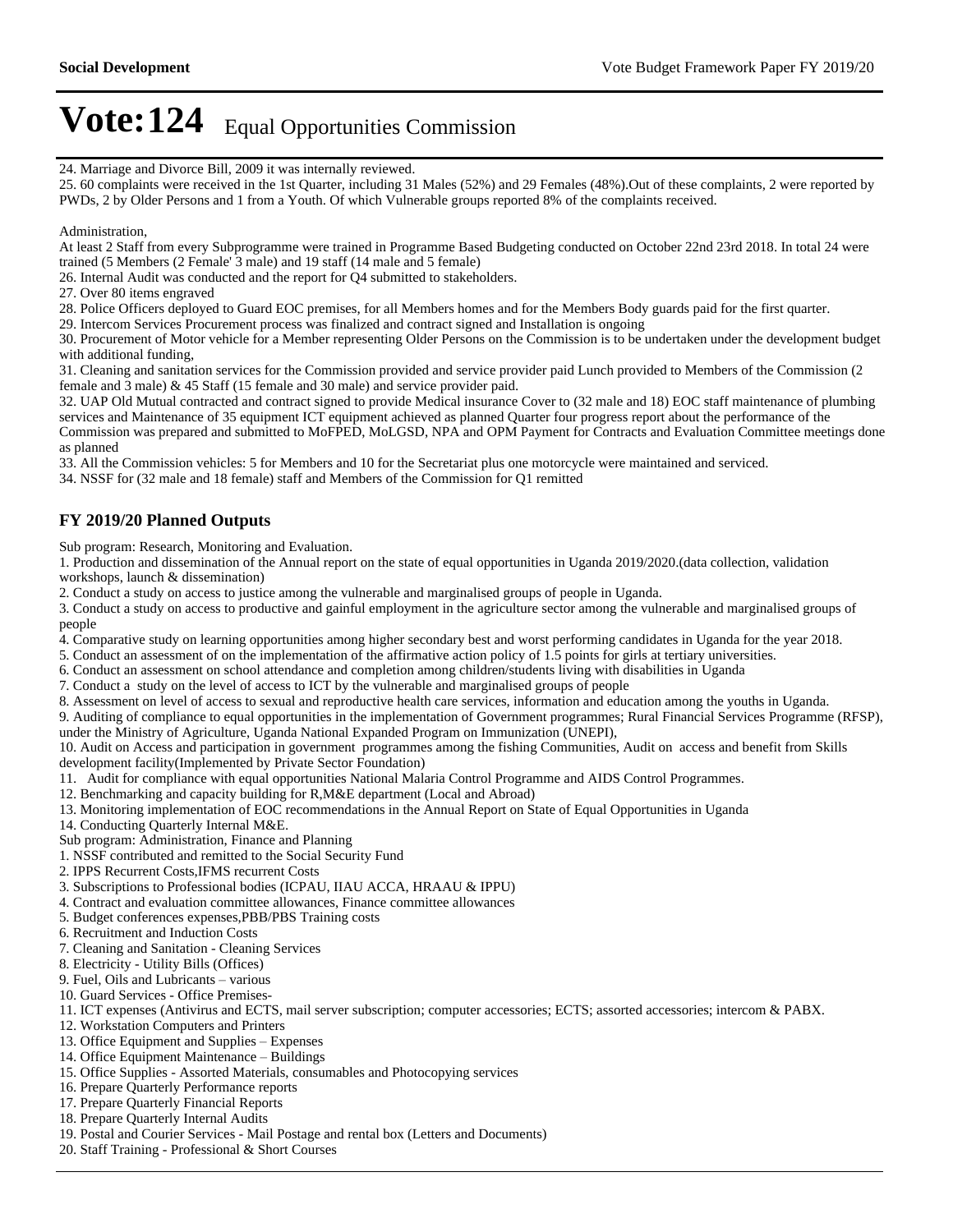- 28. Travel Abroad Ticket and Accommodation Expenses
- 29. Building and Facility Maintenance Assorted Materials
- 30. Travel Abroad Workshops (ESAAG)
- 31. HIV/AIDS activities
- 32. Development of Strategic Plan III FY2020/21 to 2024/25
- 33. Wellness activities
- 34. Engraving and vehicle branding and signage
- 35. Procurement of office installations
- 36. Procurement of full set of Computers
- 37. Procurement of vehicles accessories (e.g. First Aid box, Tool kit and protective gear)
- 38. Procurement of Motor Vehicles
- 39. Provision of parking space (outside and inside) and tent installations)
- 40. Face lifting office premises
- 41. Construction of toilets ( 2 for PWDs, 1 female and 1 male)
- 42. Procurement of furniture

Sub program: Compliance and Reporting

- 1. Strengthen capacity of MDAs on compliance with gender and equity requirements for FY 2019/20
- 2. Conduct a refresher training for GEB assessors in gender and equity compliance for the FY 2019/2020
- 3. Strengthen capacity of LGs/Municipalities on gender and equity planning and budgeting for the FY 2019/2020
- 4. Roll out Assessment of EOs within the Private sector and Faith and Cultural Institutions
- 5. Assess Sector BFPs for Gender and Equity compliance for the FY 2019/2020
- 6. Assess LGs BFPs for Gender and Equity compliance for the FY 2019/2020
- 7. Disseminate Gender and Equity assessment findings of Sector BFPs for the FY 2019/2020
- 8. Disseminate Gender and Equity assessment findings of LG BFPs for the FY 2019/2020
- 9. Conduct post assessment dialogue and meetings on Compliance of Sector & LG BFPs with Gender and Equity requirements
- 10. Assess Vote MPSs for Gender and Equity compliance for the FY 2019/2020
- 11. Disseminate Gender and Equity assessment findings of Vote MPSs for the FY 2019/2020
- 12. Conduct post assessment dialogue and meetings on Compliance of Vote MPSs with Gender and Equity requirements
- 13. Track gender and equity compliance commitments in the Sector BFPs for the FY 2019/2020 2019/2020
- 14. Conduct pre NDPIII- engagements for establishing gender and equity concerns for inclusion in NDP III
- 15. Participate in the international Conferences and Forums(CEDAW Conferences
- 16. Departmental Staff learning Visits out of the country
- 17. Maintenance of the Assessment Information System

Sub program: Education and Communication

1. Develop and Operationalize a Communications Policy and Strategy for the Commission;

2. Conduct a baseline survey on the level of public awareness about the Commission and its work;

3. Educate the public on inclusive development, EOs and EOC mandate through celebration of 8 National/Regional/International Human Rights days;

4. Conduct 2 public awareness campaigns on understanding G&E inclusion, EOs and AA with a focus on promoting

5. Organize 4 dialogues in the 4 regions on selected thematic issues to deepen and widen understanding of the development concerns of Youth, Older persons, Persons With Disabilities, Women, Ethnic Minorities and People living with HIV/AIDs (YOPWE;), Work with stakeholders to

organise and deliver Women's National Conference and the Conference on Economic, Social and Cultural Rights; 6. Conduct dialogues/awareness sessions with selected educational institutions i.e. primary, secondary and tertiary institutions to explore avenues of effective participation in and benefit from inclusive education by marginalized groups;

7. Deliver sensitization/ training sessions in the 4 regions of Uganda on inclusive development and other EO related concepts, targeting YOPWE, CSOs, FBOs, private sector institutions and the Media fraternity;

8. Build EOC and stakeholder capacity on Disability and development to raise the awareness and knowledge levels about the need for disability inclusion;

9. Organize 1 National Equal Opportunity Symposium and launch it as an annual event – targeting MDAs, LGs, CSOs, FBOs and cultural institutions, development partners, private sector and the media;

10. Procure video/professional cameras, editing equipment,

Sub program: Legal Services and Investigations

1. 24 tribunal sittings and ADR sessions conducted, 12 tribunal sittings at the headquarters and 12 in the selected districts.

2. Developing tribunal procedures, documentation and standardizing tribunal management

3. Purchase of laws, journals and subscription to professional bodies and online research libraries to create a library/resource Centre.

<sup>21.</sup> Telecommunication Services

<sup>22.</sup> Travel Inland - Allowances, Facilitation, Mileage, Per diem

<sup>23.</sup> Vehicle Maintenance - Service, Repair and Maintenance

<sup>24.</sup> Water - Utility Bills (Offices)

<sup>25.</sup> Welfare - (Entertainment Expenses-2104, General Staff Welfare-2110, Others

<sup>26.</sup> Workshops, Meetings, Seminars, Allowances. Accommodation, fuel

<sup>27.</sup> Duty facilitation Allowances to Staff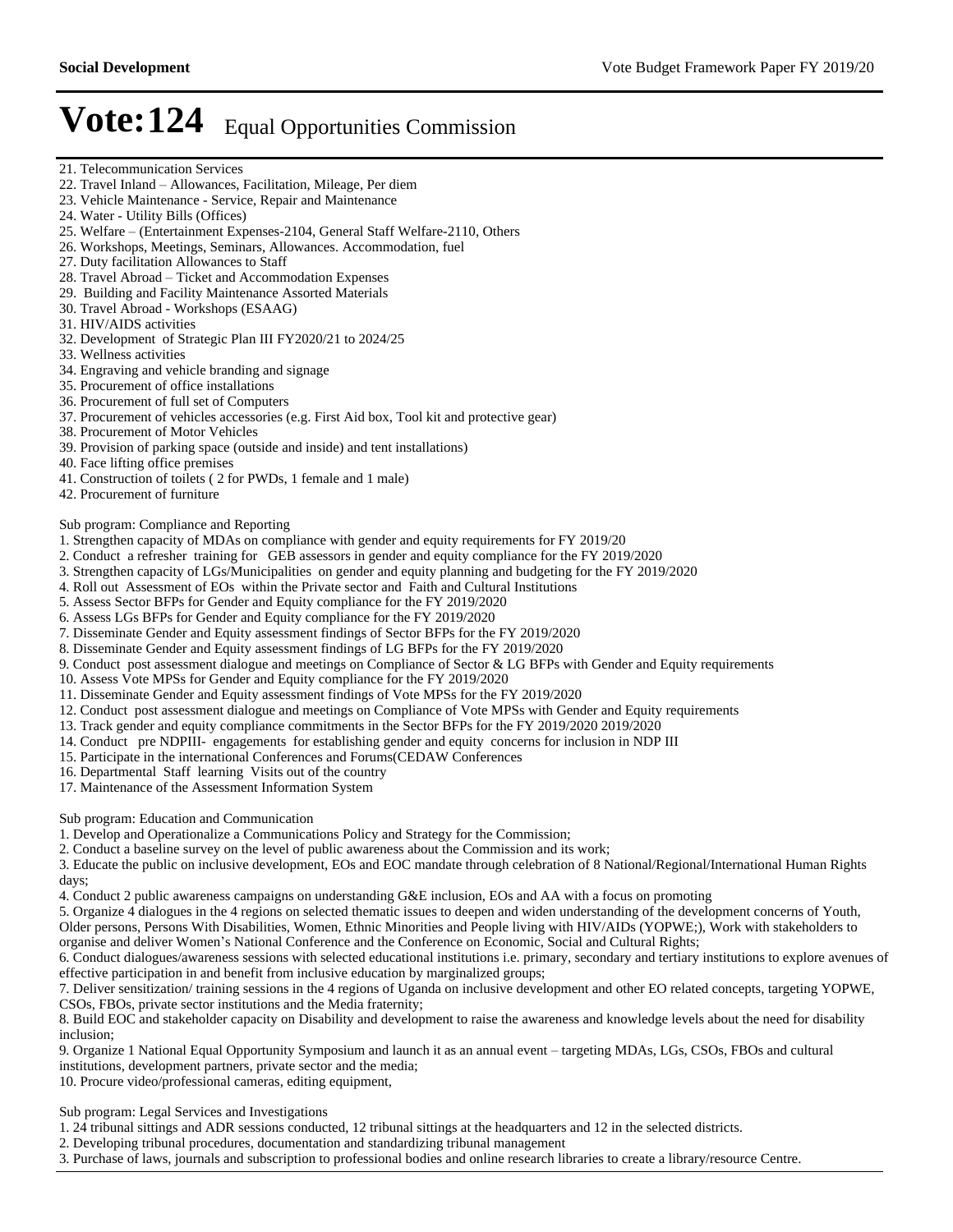4. Enhance EOC's mandate through bench marking and attending international conferences on issues of Gender and Equity for members. 5. 2 Mobile Legal Clinics carried out

### **Medium Term Plans**

The Commission's 5 year Strategic Plan was reviewed and aligned to NDPII to address issues of Sustainable Development Goals (SDGs) that were adopted in September 2015. The medium term interventions include;

(i) Opening up Regional Offices for Equity purposes of reaching out to marginalized people in rural areas. Plans are under way to partner with Local governments to establish coordination offices in regions. For the start, the Commission will reach out to all districts by establishing a Liaison office at the district through the office of DCDO to receive, register and forward complaints to EOC for further action and address all other issues relating to discrimination and Marginalization.

(ii) Fast tracking the use of ICT by acquiring ICT equipment, training staff both male and female in gender and equity budgeting and planning. (iii) Roll-out HIV/AIDS workplace policy

(iv) Monitor compliance to equal opportunities and inclusivity standards in social service sectors

(v) Increase public awareness on EOs and EOC mandate through celebration of eight National/Regional/International human rights days (International day of Indigenous minority groups, Youth day, Older persons, International day of disability, 16 days of activism and International human rights day, women's day, International labor day, Day of the African Child)

(vi) Construction of washrooms at the EOC headquarters 1 for Male, 1 for PWDs and 2 for females and establishment of child care centre for both staff and clients.

(vii) Strengthen legal support and complaint redress mechanisms

(viii) Review and assessment of bills, laws and policies to ensure compliance with equal opportunities

### **Efficiency of Vote Budget Allocations**

Equal opportunities commission will strive to promote inclusive growth by reducing the challenges faced by the discriminated/marginalized groups, both in terms of benefits enjoyed and in terms of access to opportunities for participation by:-

1. Strengthening the capacity of state and non-state actors to mainstream equal opportunities and affirmative action in all policies, laws, plans, programmes, activities, practices, traditions cultures, usages and customs

2. Strengthening the Monitoring and Evaluation Framework as well as developing and implementing an integrated monitoring plan for all sub programs on issues of equal opportunities

3. Conducting community mobilization and outreach activities to popularize the work of the commission as well as handling complaints on discrimination and marginalization in all districts of Uganda.

4. Developing and implementing a National Equal Opportunities awareness week.

5. Continue lobbying development partners and other sectors to fund activities in the review of equal opportunities policy as well as research on issues relating to equal opportunities.

#### **Vote Investment Plans**

NA

**Major Expenditure Allocations in the Vote for FY 2019/20**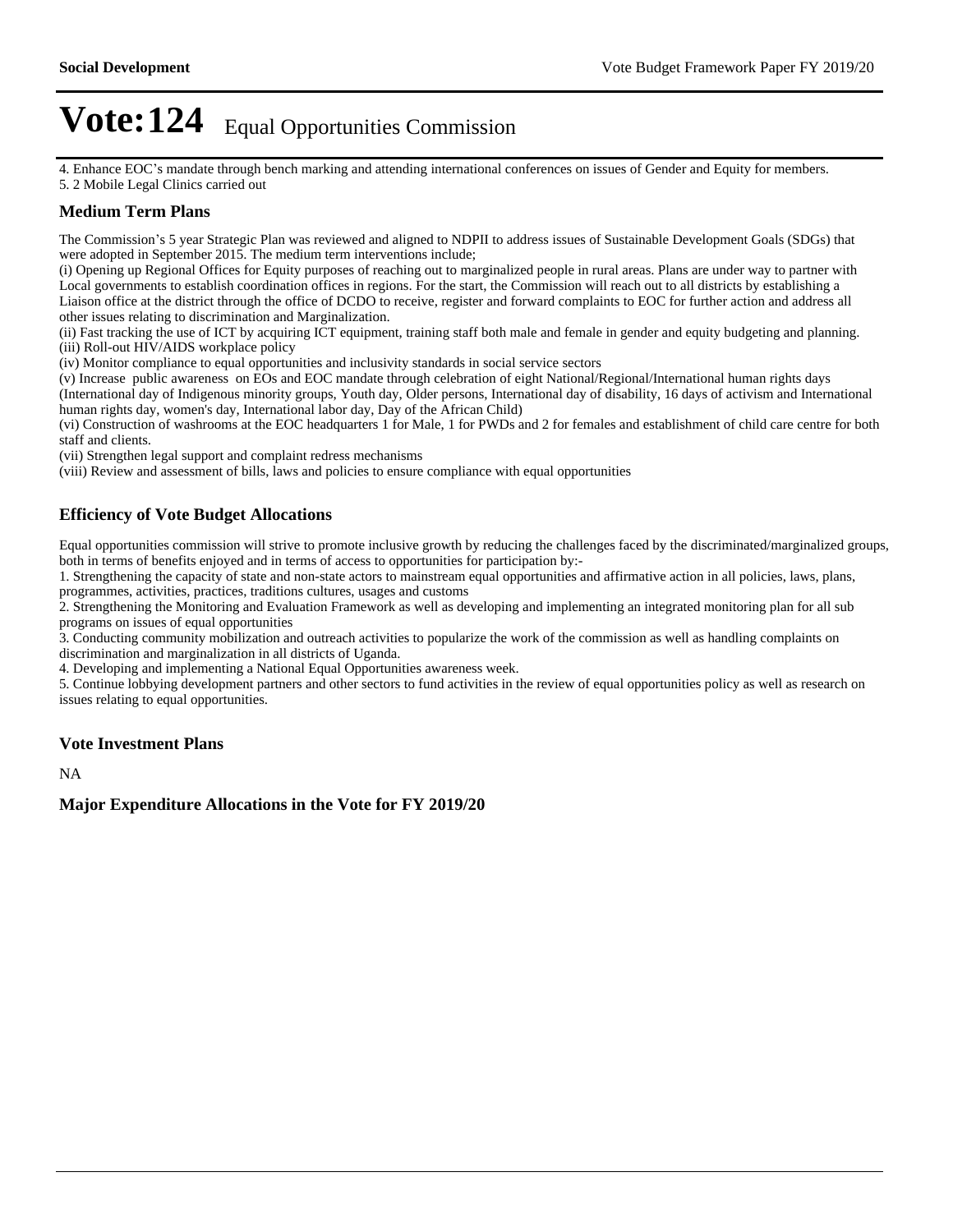Sub program: Research, Monitoring and Evaluation.

3. Conduct a study on access to productive and gainful employment in the agriculture sector among the vulnerable and marginalised groups of people

4. Comparative study on learning opportunities among higher secondary best and worst performing candidates in Uganda for the year 2018.

5. Conduct an assessment of on the implementation of the affirmative action policy of 1.5 points for girls at tertiary universities.

- 6. Conduct an assessment on school attendance and completion among children/students living with disabilities in Uganda
- 7. Conduct a study on the level of access to ICT by the vulnerable and marginalised groups of people
- 8. Assessment on level of access to sexual and reproductive health care services, information and education among the youths in Uganda.

9. Auditing of compliance to equal opportunities in the implementation of Government programmes; Rural Financial Services Programme (RFSP), under the Ministry of Agriculture, Uganda National Expanded Program on Immunization (UNEPI),

10. Audit on Access and participation in government programmes among the fishing Communities, Audit on access and benefit from Skills development facility(Implemented by Private Sector Foundation)

11. Audit for compliance with equal opportunities National Malaria Control Programme and AIDS Control Programmes.

Sub program: Compliance and Reporting

1. Strengthen capacity of MDAs on compliance with gender and equity requirements for FY 2019/20

- 2. Conduct a refresher training for GEB assessors in gender and equity compliance for the FY 2019/2020
- 3. Strengthen capacity of LGs/Municipalities on gender and equity planning and budgeting for the FY 2019/2020
- 4. Roll out Assessment of EOs within the Private sector and Faith and Cultural Institutions
- 5. Assess Sector BFPs for Gender and Equity compliance for the FY 2019/2020
- 6. Assess LGs BFPs for Gender and Equity compliance for the FY 2019/2020
- 7. Disseminate Gender and Equity assessment findings of Sector BFPs for the FY 2019/2020
- 8. Disseminate Gender and Equity assessment findings of LG BFPs for the FY 2019/2020

9. Conduct post assessment dialogue and meetings on Compliance of Sector & LG BFPs with Gender and Equity requirements

### **V3: PROGRAMME OUTCOMES, OUTCOME INDICATORS AND PROPOSED BUDGET ALLOCATION**

#### **Table V3.1: Programme Outcome and Outcome Indicators**

| <b>Vote Controller:</b>                                                                |                                                                                                                                                                                                                                                                                                                                                                                                        |                          |                          |                  |                            |                          |                          |                          |
|----------------------------------------------------------------------------------------|--------------------------------------------------------------------------------------------------------------------------------------------------------------------------------------------------------------------------------------------------------------------------------------------------------------------------------------------------------------------------------------------------------|--------------------------|--------------------------|------------------|----------------------------|--------------------------|--------------------------|--------------------------|
| <b>Programme:</b>                                                                      | 07 Gender and Equity                                                                                                                                                                                                                                                                                                                                                                                   |                          |                          |                  |                            |                          |                          |                          |
| <b>Programme Objective:</b>                                                            | 1. To identify, review and advocate for affirmative action to redress imbalances and special needs of the<br>discriminated and marginalized persons/groups 2.To ensure compliance with the National, Regional and<br>International provisions for the promotion of equal opportunities for all. 3. To create awareness on equal<br>opportunities and affirmative action for promotion of inclusiveness |                          |                          |                  |                            |                          |                          |                          |
| <b>Responsible Officer:</b>                                                            | Ag. Head of Department, Research Monitoring and Evaluation                                                                                                                                                                                                                                                                                                                                             |                          |                          |                  |                            |                          |                          |                          |
| <b>Programme Outcome:</b>                                                              | MDAs' responsiveness to Gender and Equity compliance demonstrated                                                                                                                                                                                                                                                                                                                                      |                          |                          |                  |                            |                          |                          |                          |
| Sector Outcomes contributed to by the Programme Outcome                                |                                                                                                                                                                                                                                                                                                                                                                                                        |                          |                          |                  |                            |                          |                          |                          |
| N/A                                                                                    |                                                                                                                                                                                                                                                                                                                                                                                                        |                          |                          |                  |                            |                          |                          |                          |
|                                                                                        |                                                                                                                                                                                                                                                                                                                                                                                                        |                          |                          |                  | <b>Performance Targets</b> |                          |                          |                          |
| <b>Programme Performance Indicators (Output)</b>                                       |                                                                                                                                                                                                                                                                                                                                                                                                        | 2017/18<br><b>Actual</b> | 2018/19<br><b>Target</b> | <b>Base year</b> | <b>Baseline</b>            | 2019/20<br><b>Target</b> | 2020/21<br><b>Target</b> | 2021/22<br><b>Target</b> |
| N/A                                                                                    |                                                                                                                                                                                                                                                                                                                                                                                                        |                          |                          |                  |                            |                          |                          |                          |
| <b>Vote Controller:</b>                                                                |                                                                                                                                                                                                                                                                                                                                                                                                        |                          |                          |                  |                            |                          |                          |                          |
| 08 Redressing imbalances and promoting equal opportunites for all<br><b>Programme:</b> |                                                                                                                                                                                                                                                                                                                                                                                                        |                          |                          |                  |                            |                          |                          |                          |

<sup>1.</sup> Production and dissemination of the Annual report on the state of equal opportunities in Uganda 2019/2020.(data collection, validation workshops, launch & dissemination)

<sup>2.</sup> Conduct a study on access to justice among the vulnerable and marginalised groups of people in Uganda.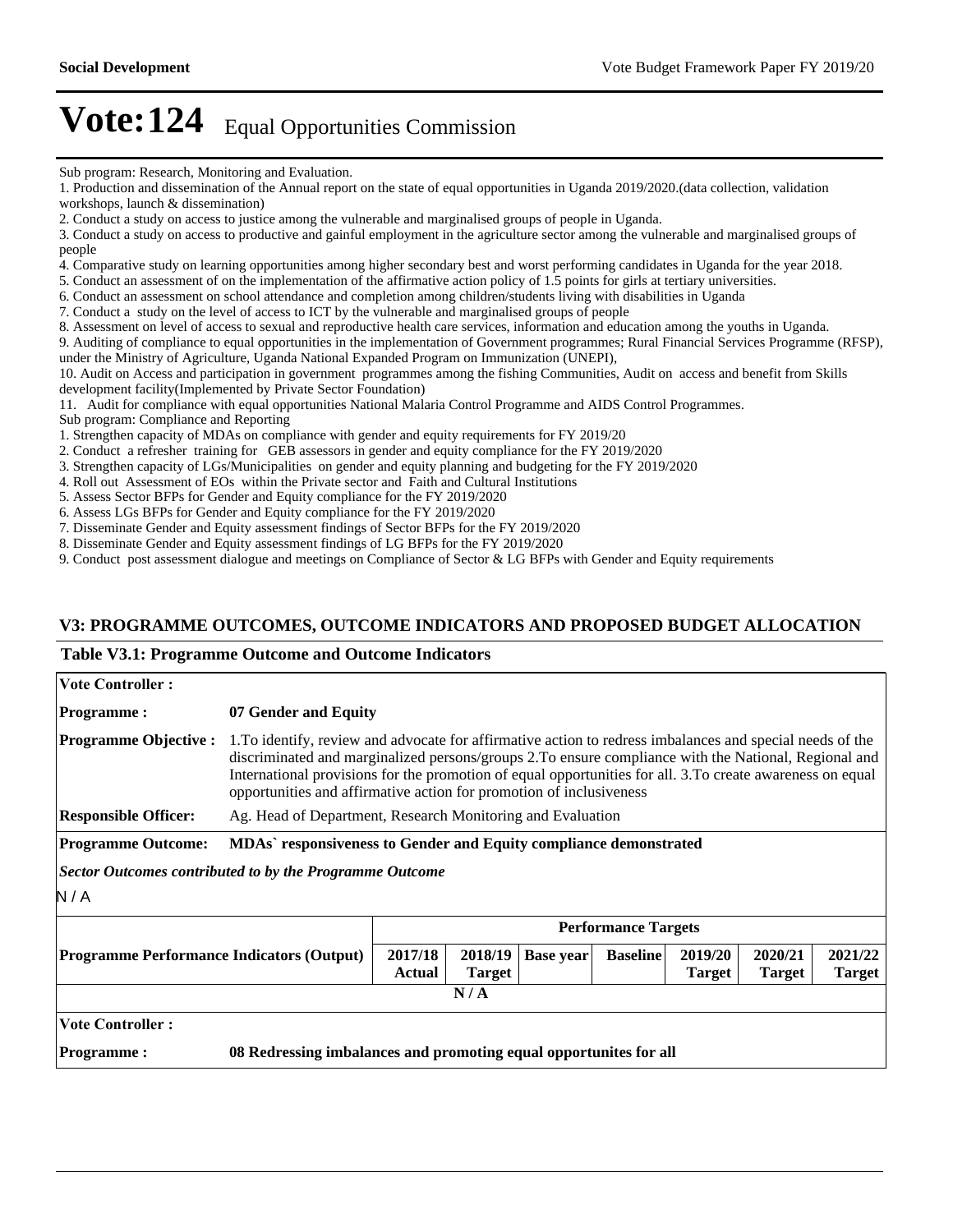|                                                         | <b>Programme Objective :</b> 1. To enhance observance of social justice for all particularly the discriminated and marginalized<br>persons/groups. 2. To strengthen the capacity of the Equal Opportunities Commission for effective and<br>efficient service delivery. |                             |                          |                  |                 |                          |                          |                          |
|---------------------------------------------------------|-------------------------------------------------------------------------------------------------------------------------------------------------------------------------------------------------------------------------------------------------------------------------|-----------------------------|--------------------------|------------------|-----------------|--------------------------|--------------------------|--------------------------|
| <b>Responsible Officer:</b>                             |                                                                                                                                                                                                                                                                         | Secretary to the Commission |                          |                  |                 |                          |                          |                          |
| <b>Programme Outcome:</b>                               | Equitable and inclusive social services promoted                                                                                                                                                                                                                        |                             |                          |                  |                 |                          |                          |                          |
| Sector Outcomes contributed to by the Programme Outcome |                                                                                                                                                                                                                                                                         |                             |                          |                  |                 |                          |                          |                          |
| N/A                                                     |                                                                                                                                                                                                                                                                         |                             |                          |                  |                 |                          |                          |                          |
|                                                         | <b>Performance Targets</b>                                                                                                                                                                                                                                              |                             |                          |                  |                 |                          |                          |                          |
| <b>Programme Performance Indicators (Output)</b>        |                                                                                                                                                                                                                                                                         | 2017/18<br>Actual           | 2018/19<br><b>Target</b> | <b>Base year</b> | <b>Baseline</b> | 2019/20<br><b>Target</b> | 2020/21<br><b>Target</b> | 2021/22<br><b>Target</b> |
| N/A                                                     |                                                                                                                                                                                                                                                                         |                             |                          |                  |                 |                          |                          |                          |

### **Table V3.2: Past Expenditure Outturns and Medium Term Projections by Programme**

| Billion Uganda shillings                                             | 2017/18 | 2018/19                   |                           | 2019-20                          | <b>MTEF Budget Projections</b> |         |         |         |
|----------------------------------------------------------------------|---------|---------------------------|---------------------------|----------------------------------|--------------------------------|---------|---------|---------|
|                                                                      | Outturn | <b>Approved</b><br>Budget | <b>Spent By</b><br>End O1 | <b>Proposed</b><br><b>Budget</b> | 2020-21                        | 2021-22 | 2022-23 | 2023-24 |
| <b>Vote: 124 Equal Opportunities Commission</b>                      |         |                           |                           |                                  |                                |         |         |         |
| 06 Promotion of equal opportunities and<br>redressing inbalances     | 0.000   | 0.000                     | 0.000                     | 0.000                            | 0.000                          | 0.000   | 0.000   | 0.000   |
| 07 Gender and Equity                                                 | 2.408   | 3.774                     | 0.617                     | 4.317                            | 4.883                          | 5.733   | 6.745   | 7.954   |
| 08 Redressing imbalances and promoting equal<br>opportunites for all | 4.825   | 8.961                     | 1.368                     | 7.391                            | 8.349                          | 9.367   | 10.572  | 12.000  |
| <b>Total for the Vote</b>                                            | 7.233   | 12.735                    | 1.985                     | 11.708                           | 13.233                         | 15.100  | 17.317  | 19.953  |

### **V4: SUBPROGRAMME PAST EXPENDITURE OUTTURNS AND PROPOSED BUDGET ALLOCATIONS**

### **Table V4.1: Past Expenditure Outturns and Medium Term Projections by SubProgramme**

| Billion Uganda shillings                                                     | 2017/18        | FY 2018/19            |                                | 2019-20                          |         |         | <b>Medium Term Projections</b> |         |
|------------------------------------------------------------------------------|----------------|-----------------------|--------------------------------|----------------------------------|---------|---------|--------------------------------|---------|
|                                                                              | Outturn Budget | <b>Approved Spent</b> | $ {\bf B}v $<br><b>End Sep</b> | <b>Proposed</b><br><b>Budget</b> | 2020-21 | 2021-22 | 2022-23                        | 2023-24 |
| Programme: 06 Promotion of equal opportunities and redressing inbalances     |                |                       |                                |                                  |         |         |                                |         |
| <b>Total For the Programme: 06</b>                                           | 0.000          | 0.000                 | 0.000                          | 0.000                            | 0.000   | 0.000   | 0.000                          | 0.000   |
| Programme: 07 Gender and Equity                                              |                |                       |                                |                                  |         |         |                                |         |
| 04 Research, Monitoring and Evaluation                                       | 0.858          | 1.189                 | 0.190                          | 1.349                            | 1.525   | 1.788   | 2.102                          | 2.477   |
| 05 Education, Training, Information and<br>Communication                     | 0.669          | 1.166                 | 0.199                          | 1.317                            | 1.491   | 1.752   | 2.063                          | 2.435   |
| 06 Complaince and reporting                                                  | 0.886          | 1.418                 | 0.228                          | 1.652                            | 1.868   | 2.193   | 2.580                          | 3.042   |
| <b>Total For the Programme: 07</b>                                           | 2.412          | 3.774                 | 0.617                          | 4.317                            | 4.883   | 5.733   | 6.745                          | 7.954   |
| Programme: 08 Redressing imbalances and promoting equal opportunites for all |                |                       |                                |                                  |         |         |                                |         |
| 01 Statutory                                                                 | 1.062          | 1.162                 | 0.124                          | 1.856                            | 2.058   | 2.348   | 2.690                          | 3.095   |
| 02 Legal Services and Investigations                                         | 0.430          | 0.962                 | 0.135                          | 1.198                            | 1.348   | 1.571   | 1.836                          | 2.152   |
| 03 Administration, Finance and Planning                                      | 3.074          | 5.537                 | 1.047                          | 3.037                            | 3.383   | 3.888   | 4.485                          | 5.193   |
| 1269 Strengthening the Capacity of Equal<br><b>Opportunities Commission</b>  | 0.300          | 1.300                 | 0.061                          | 1.300                            | 1.560   | 1.560   | 1.560                          | 1.560   |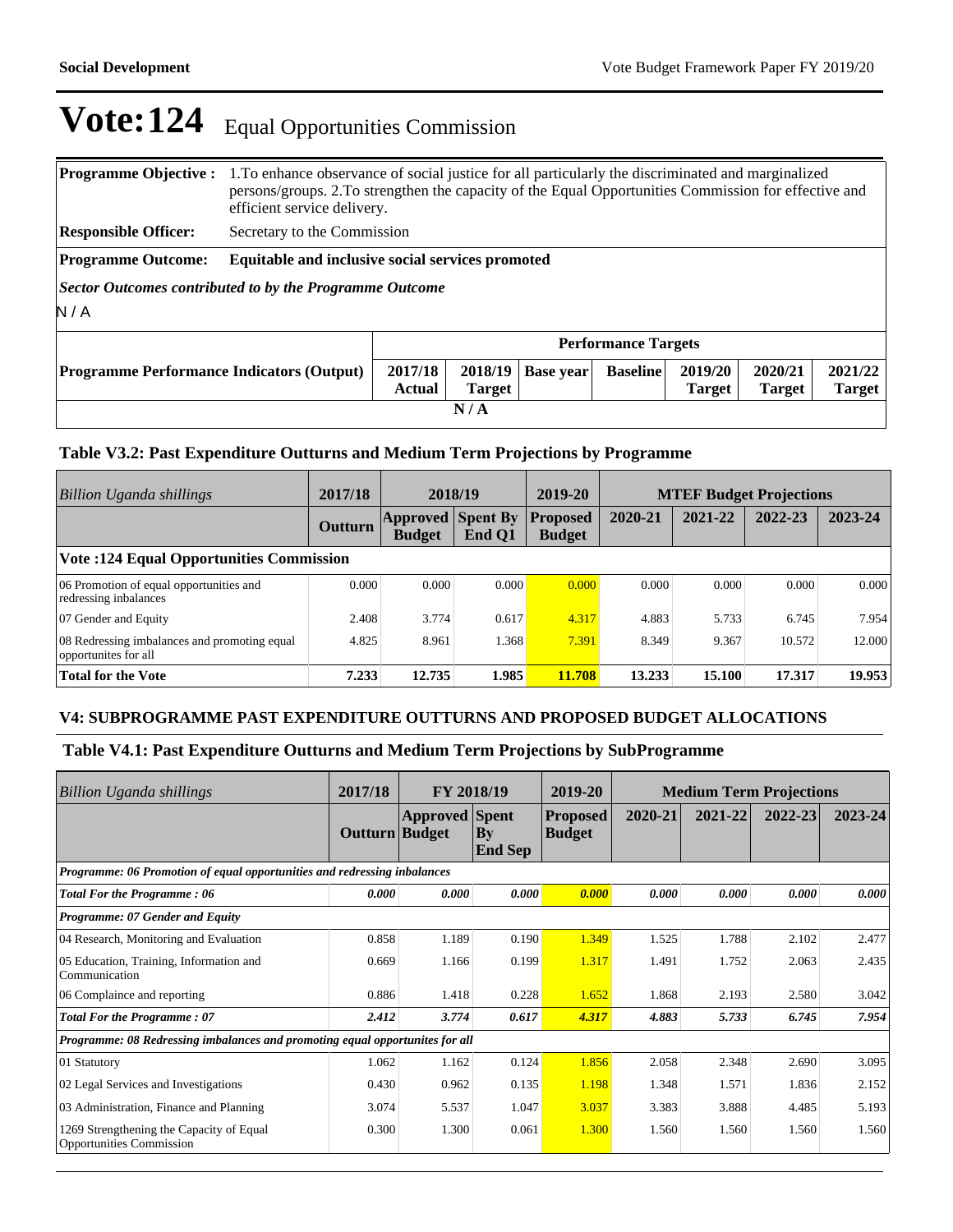| <b>Total For the Programme: 08</b> | 4.865     | 8.961  | 1.368 | 7.391 | 8.349  | 9.367      | 10.572 | $2.000^{\circ}$ |
|------------------------------------|-----------|--------|-------|-------|--------|------------|--------|-----------------|
| <b>Total for the Vote:124</b>      | דירי<br>. | 12.735 | 1.985 | 708   | 13.233 | $15.100^+$ | 17.317 | 19.953          |

 $N/A$ 

### **Table V4.3: Major Capital Investment (Capital Purchases outputs over 0.5Billion)**

|                                                                                | <b>FY 2019/20</b> |                                                                                                                                                                                                      |                                                                         |
|--------------------------------------------------------------------------------|-------------------|------------------------------------------------------------------------------------------------------------------------------------------------------------------------------------------------------|-------------------------------------------------------------------------|
| <b>Appr. Budget and Planned Outputs</b>                                        |                   | <b>Expenditures and Achievements</b><br>by end Sep                                                                                                                                                   | <b>Proposed Budget and Planned Outputs</b>                              |
| <b>Vote 124 Equal Opportunities Commission</b>                                 |                   |                                                                                                                                                                                                      |                                                                         |
| Programme : 08 Redressing imbalances and promoting equal opportunities for all |                   |                                                                                                                                                                                                      |                                                                         |
| Project : 1269 Strengthening the Capacity of Equal Opportunities Commission    |                   |                                                                                                                                                                                                      |                                                                         |
| <b>Output: 75 Purchase of Motor Vehicles and Other Transport Equipment</b>     |                   |                                                                                                                                                                                                      |                                                                         |
| <b>Procurement of Motor Vehicles</b>                                           |                   | On the purchase of 4 Motor<br>Vehicle, so far authority secured<br>from Minister responsible for<br>Public Service, specifications from<br>Chief Mechanical Engineer secured<br>and bidding ongoing. | <b>Motor Vehicles and Other Transport</b><br><b>Equipment purchased</b> |
| <b>Total Output Cost(Ushs</b><br>Thousand):                                    | 1.260             | 0.061                                                                                                                                                                                                | 0.940                                                                   |
| Gou Dev't:                                                                     | 1.260             | 0.061                                                                                                                                                                                                | 0.940                                                                   |
| Ext Fin:                                                                       | 0.000             | 0.000                                                                                                                                                                                                | 0.000                                                                   |
| A.I.A:                                                                         | 0.000             | 0.000                                                                                                                                                                                                | 0.000                                                                   |

### *V5: VOTE CHALLENGES FOR 2019/20 AND ADDITIONAL FUNDING REQUESTS*

### **Vote Challenges for FY 2019/20**

(i) The staff structure of the EOC is not yet filled despite the periodic recruitments. The wage bill ceiling has been reached yet recruitment is half way the approved structure.

(ii) Inadequate funding has constrained the operations and key interventions of the Commission especially Tribunal operations.

(iii) Lack of office Space, the Commission is limited by office space, apart from few work stations, there is no Childcare Centre for the Mothers for both staff and clients

| Additional requirements for funding and outputs in 2019/20                         | Justification of requirement for additional outputs and<br>funding                                                                                                                                                                                                            |  |  |  |  |
|------------------------------------------------------------------------------------|-------------------------------------------------------------------------------------------------------------------------------------------------------------------------------------------------------------------------------------------------------------------------------|--|--|--|--|
| <b>Vote: 124 Equal Opportunities Commission</b>                                    |                                                                                                                                                                                                                                                                               |  |  |  |  |
| <b>Programme: 07 Gender and Equity</b>                                             |                                                                                                                                                                                                                                                                               |  |  |  |  |
| $\vert$ OutPut : 04 Monitoring, Evaluation and compliance with equal opportunities |                                                                                                                                                                                                                                                                               |  |  |  |  |
| Funding requirement UShs Bn: 4.000                                                 | Capacity building Component. The Commission is mandated<br>conduct Assessment of BFP and MPS to comply with Gender<br>and Equity. The Commission requires 4Bn to conduct<br>capacity building for both MDAs and LGs to improve<br>compliance with G&E and affirmative action. |  |  |  |  |

### **Table V5.1: Additional Funding Requests**